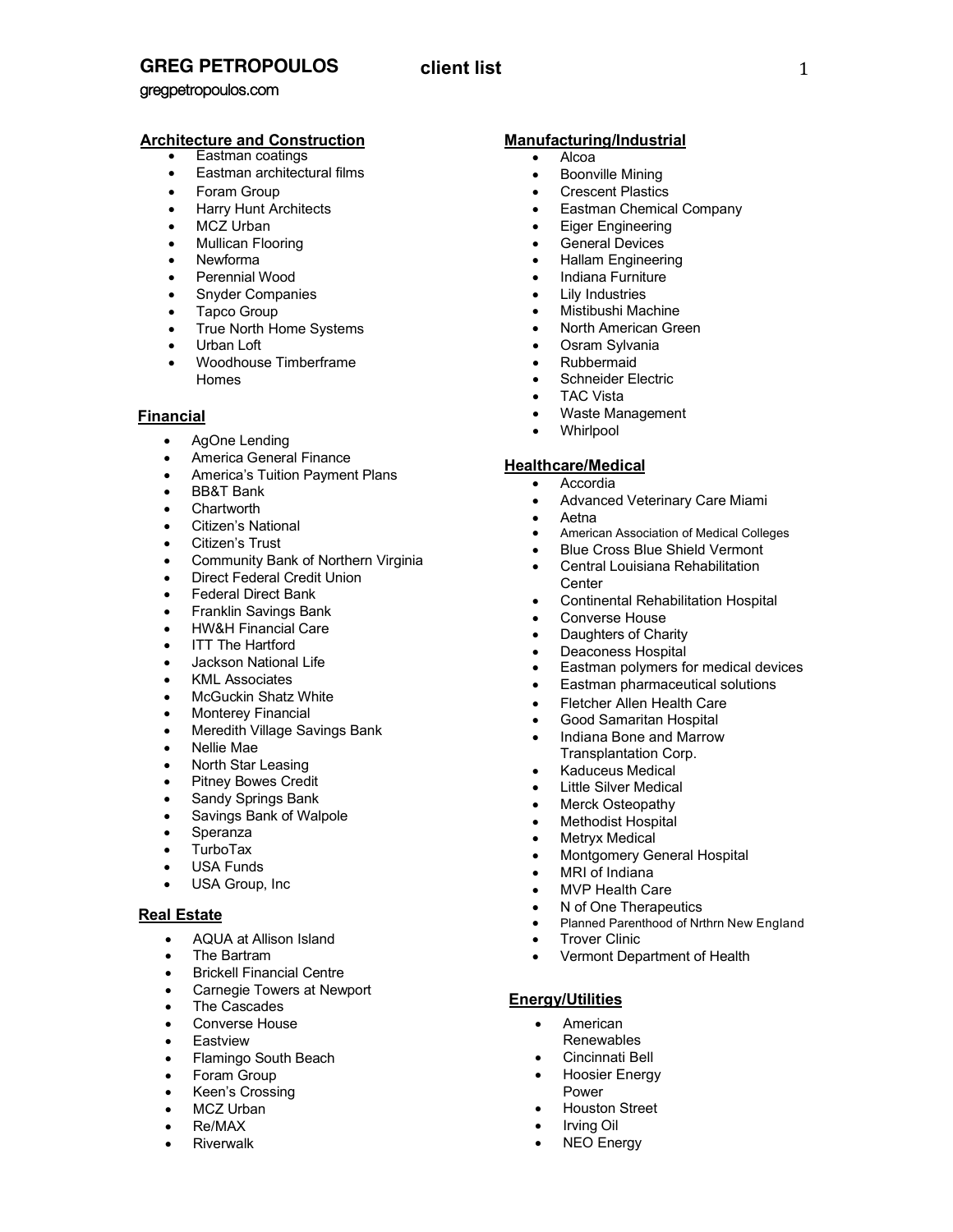# **gregpetropoulos.com client list** 2

#### **High Tech**

- 2N+1 Data Centers
- AEC1
- Atrio
- AVG
- **Chartworth**
- **Contex**
- CorrectDeck
- **CyberTrust**
- DailyMe, Inc.
- DEMO conferences
- Digital Reef
- Disc Jockey software
- Firebrand Technologies
- Goby.com
- **Greenopolis**
- GreenPages
- Houston Street
- ICG Commerce
- The Internet Society
- Intertek Testing
- InReach
- Jasc software
- **Klockwork**
- Lorex Technologies
- McAfee
- Metryx Medical
- Newforma
- **Newmarket**
- PaintShop Pro
- PAR-Springer Miller
- Photonex
- Raytheon RF
- **Speranza**
- **SymQuest**
- THINQ
- **TideWatch**
- Time Driver
- TimeTrade
- TurboTax
- Vectron SAP
- **Vertica**
- Vidar
- Visual I/O
- WinCleaner
- XP Smoker

### **Entertainment**

- ESPN Desportes
- IMAX Theaters<br>• Indiananolis Mu
- Indianapolis Museum of Art
- Indianapolis Symphony
- Indianapolis Zoo
- Music Technologies

#### **Retail/Consumer Goods/Food Services**

- ACE Hardware
- Alpine Shop
- Anna Street Handbags
- Anthem Blue Cross Blue Shield
- Bag Balm
- Bamboo Bottle
- Belletetes Hardware
- **Bennington Potters** • Brandon Farm Pet Food
- **Brookstone**
- Brown Cow Yogurt
- By Nature Pet Food
- Cabot Creamery
- Cockadoodle Doo
- Coldwater Creek
- Comstock Fruit Filling
- Cricket Magazine
- Disc Jockey software
- DMI Sports
- E-Cloth
- **Exeter Paint**
- Fruit of the Loom
- Greenopolis
- HP Hood
- Jasc software
- Kids Town
- Kimball Furniture
- L.L. Bean
- Lorex Technologies
- McAfee
- Mead Johnson Bristol Meyers Squibb
- Native Dog Food
- **Next Generation Vending**
- Oatley Oat Milk
- Omibod
- Osram Sylvania
- PaintShop Pro
- Planet Earth Bikes
- Purple drink
- Rescue Remedy
- Rubbermaid
- Perennial Wood

**Enterprises** Stonyfield Farms

• University Mall • Veg-All **WinCleaner** 

• Vermont Dairy Association • World's Best Cat Litter

- Scott Archery
- Scout Mountain Archery
- Soul Poles Source Naturals/Threshold

• Todi • Tritan USA • Troll liquor • TurboTax